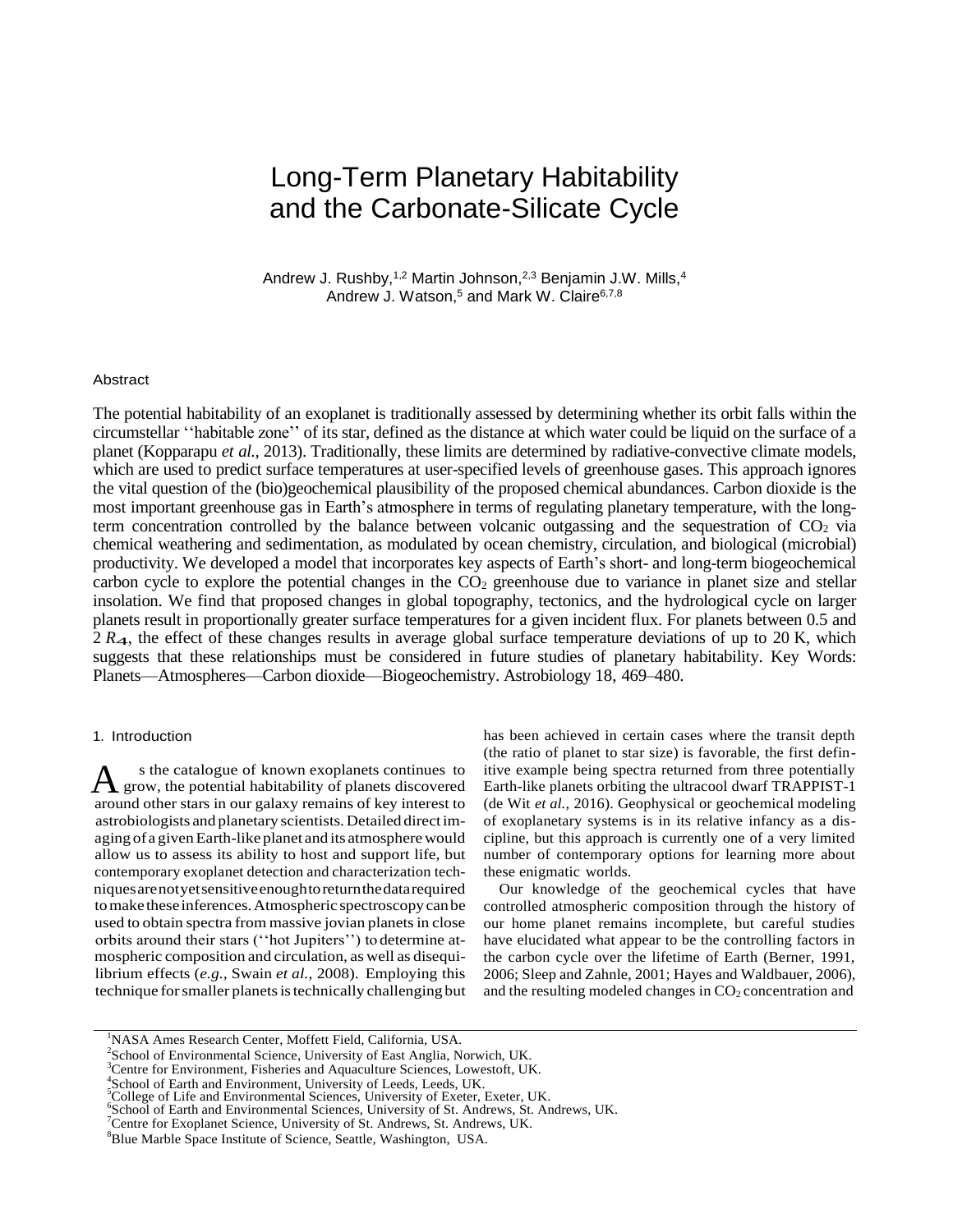global surface temperature appear reasonable when compared to what direct evidence is available (Royer *et al.,* 2004; Mills *et al.,* 2014). In this paper, we adapt a model of Earth's carbon cycle to infer the temperature and habitability for Earth-like planets of different sizes and star properties.

Earth appears to have maintained habitable (0–70°C) conditions at its surface for as much as 4 billion years (Gyr) in spite of significant increases in solar luminosity over this period (Sackmann *et al.,* 1993; Rushby *et al.,* 2013). This is due to the effect of increased solar forcing (or other non-CO<sub>2</sub> temperature forcing) on the balance between the drawdown of atmospheric  $CO<sub>2</sub>$  via the weathering of silicate minerals, which is temperature dependent, and the tectonic and volcanic emission of  $CO<sub>2</sub>$  to the atmosphere, which operates independently of surface temperature. This silicate weathering feedback, first postulated by Walker *et al.* (1981), has most likely led to a steady reduction in atmospheric  $CO<sub>2</sub>$  concentration over the lifetime of Earth. Direct estimation of early Earth CO<sup>2</sup> concentration from geological proxy records is difficult, but efforts to do so have often suggested upper limits (see review in Feulner, 2012), which generally do not provide the required radiative forcing to maintain liquid water at the planetary surface. By contrast, numerical models based on the carbonate-silicate cycle generally predict higher concentrations (*e.g.,*  $pCO_2$ <sup>\*</sup>100 PAL; Sleep and Zahnle, 2001) in line with the strong negative temperature feedbacks present—without liquid water the key  $CO<sub>2</sub>$  sink is removed and the atmospheric concentration can increase unbounded.

It should be briefly noted that determinations of radiative forcing of large amounts of  $CO<sub>2</sub>$  remain under active debate (Halevy *et al.,* 2009), and incorporations of newly measured laboratory parameters have continuously modified the ''radiative effect" that a given amount of  $CO<sub>2</sub>$  will have. Differential incorporation of various physics (*e.g.,* line absorptions at high temperatures, collisionally induced absorption, pressure broadening) involved with radiative forcing of high- $CO<sub>2</sub>$  atmospheres has therefore allowed various re-computations of the ''circumstellar habitable zone'' (*e.g.,* Kopparapu *et al.,* 2013, 2016; Airapetian *et al.,* 2016) in a manner that makes it difficult to directly compare studies and their conclusions over time.

Debate around the  $CO<sub>2</sub>$  greenhouse/surface temperature relation will continue, but it is generally accepted that on an Earthlike planet with active tectonics, gradual warming of the host star will cause atmospheric  $CO<sub>2</sub>$  to decline over time. In this paper, we investigate the significance of the carbonate-silicate weathering feedback in modifying habitable lifetimes relative to previously developed simple energy balance approaches, focusing on predicting biogeochemically self-consistent CO<sup>2</sup> concentrations and their evolution through planetary history. We extend the model to assess the first-order effect of planet size on this process and determine how the drawdown of  $CO<sub>2</sub>$  over geological time effects the reorganization and eventual termination of life on Earth and other potentially life-bearing planets of varying sizes.

## 2. Methodology

A carbon cycle model following Sleep and Zahnle (2001) (henceforth ''SZ01'') is constructed to compute levels of atmospheric carbon dioxide ( $pCO<sub>2</sub>$ ) and globally averaged surface temperature for a given incident flux in the range  $0.75-1.25 S<sub>4</sub>$ , where  $1 S<sub>4</sub>$  corresponds to the present-day incident flux at the top of the atmosphere  $(1367 \text{ W m}^{-2})$ . This model is constructed of four carbon reservoirs: Ocean/ Atmosphere ( $R_{oa}$ ), Oceanic Crust ( $R_{ox}$ ), Continental Sediment (*R*cs), and the Mantle (*R*man) (see Fig. 1). Here, ''continental sediment'' indicates both the carbonates and organics present in the continental crust as well as the C-bearing sediments on the continental shelves, which are geologically homologous (SZ01). Carbon is transferred through the system by a series



FIG. 1. Model schematic illustrating carbon reservoirs and fluxes.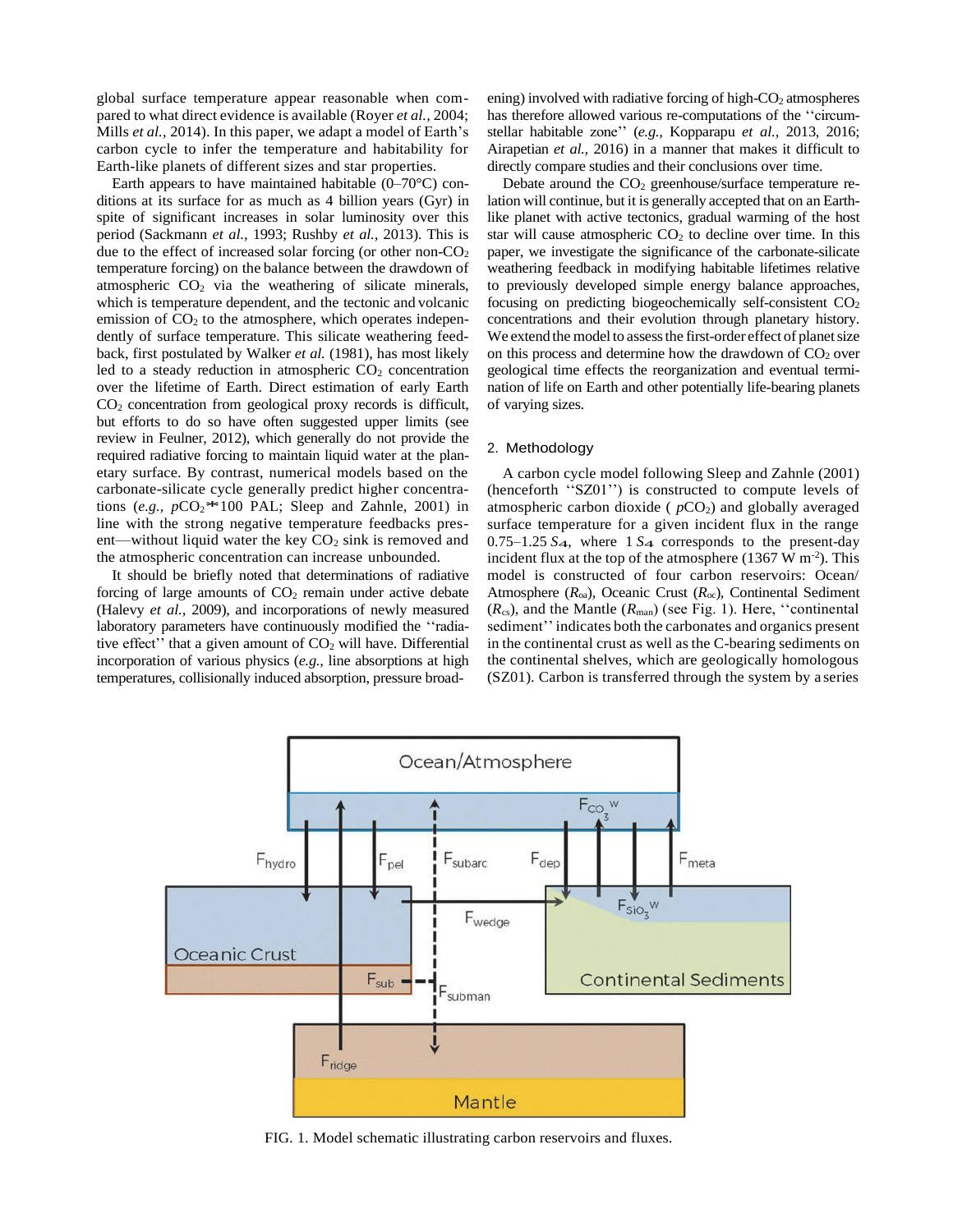of fluxes, constrained by the assumption of a steady-state preindustrial carbon cycle. The temporal resolution of the model is of the same order as the complete equilibration time model is of the same order as the complete equilibration<br>of carbon in the ocean atmosphere system ( $*10^6$  yr).

Planetary surface temperature is computed from a 1-D radiative-convective climate model with an Earth-like atmospheric water vapor profile, derived from a 1 bar, cloudand ozone-free,  $N_2$ -dominated model atmosphere, which includes  $CO<sub>2</sub>$  and  $H<sub>2</sub>O$  absorption coefficients from the HITRAN and HITEMP line-by-line databases (Haqq-Misra *et al.,* 2008; Kopparapu *et al.,* 2013).

To determine  $pCO<sub>2</sub>$ , carbon is separated between the ocean and the atmosphere by a partitioning constant (u), which, assuming a preindustrial  $pCO<sub>2</sub>$  of 280 ppm, is 0.016 (Bergman *et al.,* 2004). However, Omta *et al.* (2011) suggested an approximately exponential dependence between atmospheric  $CO<sub>2</sub>$  and average ocean temperature, so we include an additional scaling that alters the partitioning of  $CO<sub>2</sub>$  between the ocean and the atmosphere as a function of temperature. This allows for the model to account for large changes in ocean temperature, for example those that would occur toward the end of the planet's habitable lifetime as solar output increases steadily, on the partitioning of carbon species between the ocean and the atmosphere. Their scaling produces an approximate 4% increase in fractional atmospheric  $CO<sub>2</sub>$  per 1 K increase in ocean temperature, relative to present-day ocean temperatures. To ensure mass balance, atmospheric volume was normalized to atmospheric scale height, which was computed as a function of *g* under the assumption of an Earth-like dry air gas constant and mean atmospheric temperature of 288 K.

While planetary habitability is a complex and multifaceted concept that is not easily reducible to single parameter or metric, for the purposes of this work we consider habitability to be constrained to first order by average surface temperature and available  $pCO_2$  for oxygenic photosynthesis by C3 and C4 terrestrial organisms (Cockell *et al.,* 2016). Surface temperatures of between 273 and 343 K are applied as lower and upper bounds; 273 K representing a limit for ''Snowball'' conditions and 343 K representing the upper limit, given that beyond this many of the proteins involved in photosynthesis begin to degrade (Rothschild, 2007). Excluding the survival of certain extremophilic organisms on Earth, which have been reported to endure temperature extremes ranging between 253 and 395 K, these limits encapsulate the habitats of most life on the planet ( Junge *et al.,* 2004; Takai *et al.,* 2008). However, setting an arbitrary habitable constraint at 273 K may be too limiting in terms of the stability of the climate, as a strong positive ice-albedo feedback will most likely result in an entirely glaciated planet up to a global average temperature of 278 K (Pierrehumbert, 2010). But conversely, it appears that Earth may have strayed below this lower limit during two distinct periods around 2.3 Ga and 700 Ma (Hoffman *et al.,*  1998; Kirschvink *et al.,* 2000), not necessarily to the detriment of the evolving biosphere.

Photosynthetic primary producers on Earth require atmospheric carbon dioxide to produce organic compounds, producing oxygen as a by-product of this process. Low levels of atmospheric  $CO<sub>2</sub>$  will inhibit these organisms' metabolic function and will therefore also affect levels of atmospheric oxygen crucial for the metabolisms of most eukaryotic organisms. The vast majority of terrestrial carbon

capture is performed by plants utilizing either the C3 or C4 photosynthetic pathway (representing 89% of plant species, combined) (Bear *et al.*, 2016). The effective  $pCO<sub>2</sub>$  limit for these organisms is \*150 and \*10 ppmv, respectively (Lovelock and Whitfield, 1982; Caldeira and Kasting, 1992; O'Malley-James *et al*., 2013, 2014). Below these limits, photosynthesizers that use these carbon concentration mechanisms become less able to effectively capture carbon from the atmosphere in order to build biomass. Given the importance of these organisms as primary producers in the terrestrial biosphere, we conclude that the biosphere would effectively undergo a significant reorganization following their extinction, possibly resembling that of the anoxic, early history of Earth.

## *2.1. Planet mass-radius relationships*

An understanding of the interiors of exoplanets requires (at a minimum) knowledge of their mass and density. Radial velocity techniques allow for planet mass to be estimated (up to a degeneracy in the orbital inclination) based on the gravitational effect that the orbiting world has on its host star. By using transit photometry, the radius of an orbiting planet can be estimated based on the amount of light that the planet obscures, and its mass can be determined if the composition of the interior of the planet is known ( Jenkins *et al.,* 2002). However, radius and mass estimates are not sufficient to identify a planet's interior composition, with the possible exception being at the extremes in density—very low-density planets are likely to be dominated by H and He, and very high-density planets are likely composed primarily of Fe (Sotin *et al.,* 2010). Scaling relationships between planet radius and mass can be used to constrain geodynamic processes operating on exoplanets to first order, if a series of simplifying assumptions are made regarding bulk composition, surface gravity, geothermal heat flux, as well as mantle and core radii (Seager *et al.,* 2007; Sotin *et al.,* 2010). As mass is a product of the volume of the planet and its density, it scales with the approximate cube of the radius, modified by the effect of the bulk composition of the interior. Although some uncertainty exists as to the upper radius limit for rocky worlds (*e.g.,*  Rogers, 2015), we choose an optimistic upper limit of 2 *R*4 and a lower limit of  $0.5 R<sub>4</sub>$ . We then adopt the mass-radius relationships presented by Barnes *et al*. (2015):

$$
M/M \frac{1}{4} (R/R)^{3 \cdot 268} (\leq 1 R)
$$
  
M/M \frac{1}{4} (R/R)^{3 \cdot 65} (\geq 1 R) (1)

By scaling the normalized size of the crustal reservoirs of carbon using these relationships, the effect of increasing mass on carbon storage and transfer between these reservoirs can be quantified.

## *2.2. Volcanism*

Some mode of volcanic outgassing that enables atmospheric volatile replenishment is considered to be a necessary prerequisite for long-term planetary habitability due to the ability of volcanic outgassing to significantly alter the composition of planetary atmospheres (Kasting and Catling, 2003; Korenaga, 2012). However, it is currently unclear as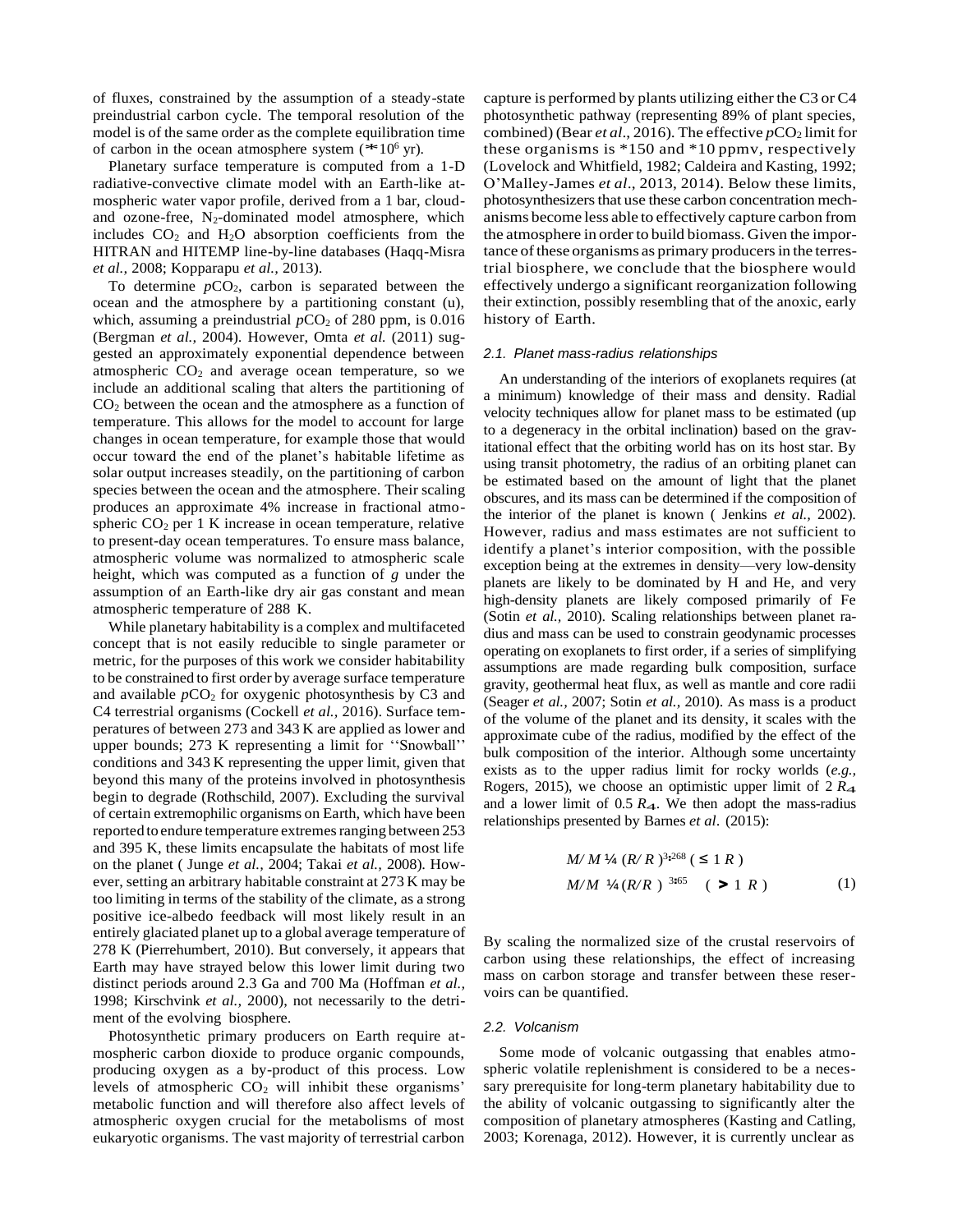to whether the tectonic regime observed on Earth is typical of terrestrial planets of similar size, or indeed how these processes will change with planet size (Kite *et al.,* 2009). Volcanism is expected to be a widespread characteristic of rocky planets resulting from partial melting of their silicate mantle under extremes of pressure, but contention exists over the form of thermal convection that would dominate on massive planets and to what alternative form their tectonic regimes may take (O'Neill and Lenardic, 2007; Valencia *et al.,* 2007; Kite *et al.,* 2009).

Regardless of the mechanism of convection, internally generated heat must escape, following the laws of thermodynamics. Assuming that the abundance of radiogenic elements in a planet is proportional to its mass, then the radiogenic heat flux (*Q*) varies as a function of planet mass, according to Sotin *et al.* (2010):

$$
Q^{\frac{1}{2}} Q \left( M / M \right)^{0.452} \tag{2}
$$

where  $Q_4$  is the geothermal heat flux on Earth. While acknowledging considerable uncertainty regarding the rate of geothermal heat loss during the Archean, thismodel follows the precedent of SZ01 (as well as Franck and Bounama, 1999; Lowell and Keller, 2003; Hayes and Waldbauer,

2006) in assuming a time-dependent decay function in the form

$$
Q \frac{1}{4} 1 \frac{\beta \delta t}{t_0} e^{-0.7}
$$
 (3)

where  $t_0$  describes the time of planet formation. This parameterization predicts heat lossrates from early Earth between 4.5 and 3 times that of present day. This relationship has a significant control on the likely geochemical and climatic evolution of the planet as it is a key driver in many of the flux terms associated with the carbon cycle. In geodynamic models, the seafloor spreading rate is found to closely approximate *Q* 2 and has a strong control over the rate of subduction of oceanic crust into the mantle, and by implication the amount of carbon returned to the ocean/atmosphere system via arc volcanism

 $(F<sub>subarc</sub>)$  as well as via ridge degassing  $(F<sub>ridge</sub>)$ , metamorphism (*F*meta), and the rate of seafloor hydrothermal carbonatization (*F*hydro) (Franck *et al.,* 1999; SZ01), which are defined in Table 1 and Fig.1.

### *2.3. Weathering*

Silicate weathering and its dependence on temperature and atmospheric  $CO<sub>2</sub>$  are an integral driver that controls long-term planetary climate. A negative feedback between the rate of weathering of silicate rocks, the surface temperature of the planet, and the partial pressure of carbon dioxide in the atmosphere operates to regulate  $pCO<sub>2</sub>$  over geological time  $(>10^6 \text{ yr})$ ; as surface temperatures increase (*i.e.,* due to steadily increasing solar luminosity), rates of continental weathering increase, thereby drawing down  $CO<sub>2</sub>$ and reducing the overall radiative forcing (Walker *et al.,*  1981). Studies find that the rate of  $CO<sub>2</sub>$  sequestration via continental silicate weathering is a strong function of temperature and a weak function of  $pCO<sub>2</sub>$ . Our formulation of this process, following SZ01, is

$$
F_{\text{SiO}} \cdot \frac{W}{4} F_{\text{SiO}} \cdot \frac{W_0}{2} \cdot \rho \cdot \exp \left[ \frac{T-T_0}{B} \cdot \mathbf{j} \cdot R_{\text{E}} \right]
$$

Here, b is an exponent that controls the sensitivity of the reaction to the partial pressure of atmospheric carbon dioxide and the rate of carbonic acid formation (held at 0.3 for this work [SZ01]), and *B* is a dimensionless weathering calibration parameter suggested by Walker *et al.* (1981) to account for runoff  $(B = 13.7)$ . The additional parameter j simulates the effects of biotic enhancement of weathering, where terrestrial organisms via the action of their roots, metabolisms, or exuded organic acids increase the rate of weathering of silicate minerals beyond what would be expected in an abiotic environment (Schwartzman and Volk, 1989; Berner, 1997; SZ01). The delivery of bicarbonate ions and silicate cations to the ocean is thought to be strongly dependent on the supply of material via erosion,

| Parameter                        | Definition                                                                                                                                          | Value                                                                                                                                 |
|----------------------------------|-----------------------------------------------------------------------------------------------------------------------------------------------------|---------------------------------------------------------------------------------------------------------------------------------------|
| $R_{4}$                          | Earth radius                                                                                                                                        | $6.371 - 10^6$ m                                                                                                                      |
| $M_{4}$                          | Earth mass                                                                                                                                          |                                                                                                                                       |
| $S_4$                            |                                                                                                                                                     |                                                                                                                                       |
| $F_{\text{SiO}_3}$ <sub>w0</sub> | Present-day solar irradiation (top of atmosphere)<br>Present-day, steady-state silicate weathering flux                                             | 5.98 - $10^{24}$ kg<br>1367 W <sub>1</sub> m <sup>-2</sup><br>6.5 - 10 mol C yr <sup>1</sup>                                          |
| $Q_{4}$                          | Present-day geothermal heat flux on Earth                                                                                                           | $0.0961$ W m <sup>-2,a</sup>                                                                                                          |
| 1                                | Heat flow scaling parameter                                                                                                                         | $-0.7$                                                                                                                                |
| b                                | Controls the sensitivity of the terrestrial weathering<br>to the partial pressure of atmospheric carbon dioxide                                     | 0.3                                                                                                                                   |
| B                                | Weathering calibration parameter                                                                                                                    | 13.7                                                                                                                                  |
| $R_{\rm E}$                      | Normalized rate of evaporation                                                                                                                      | $R/R_{\textrm{4}}^{2}\$(1-C $A_{\textrm{ocean}}/A_{\textrm{planet}})$<br>$C=E_{\textrm{land}}/E_{\textrm{ocean}}\&0.176^{\textrm{b}}$ |
| $\mathcal{C}_{0}$                | Constant that accounts for the increased rate<br>of evaporation over the ocean                                                                      |                                                                                                                                       |
| Ĵ                                | Bioamplification of terrestrial weathering,<br><i>i.e.</i> , the rate at which weathering proceeded<br>without biology, relative to the present day | 0.5                                                                                                                                   |
| RCO <sub>2</sub>                 | Units of preindustrial $pCO2$                                                                                                                       | $280$ ppm                                                                                                                             |

Table 1. Definitions of Terms Used in This Paper

<sup>1</sup>Davies and Davies (2010).

<sup>b</sup>Trenberth *et al.* (2007).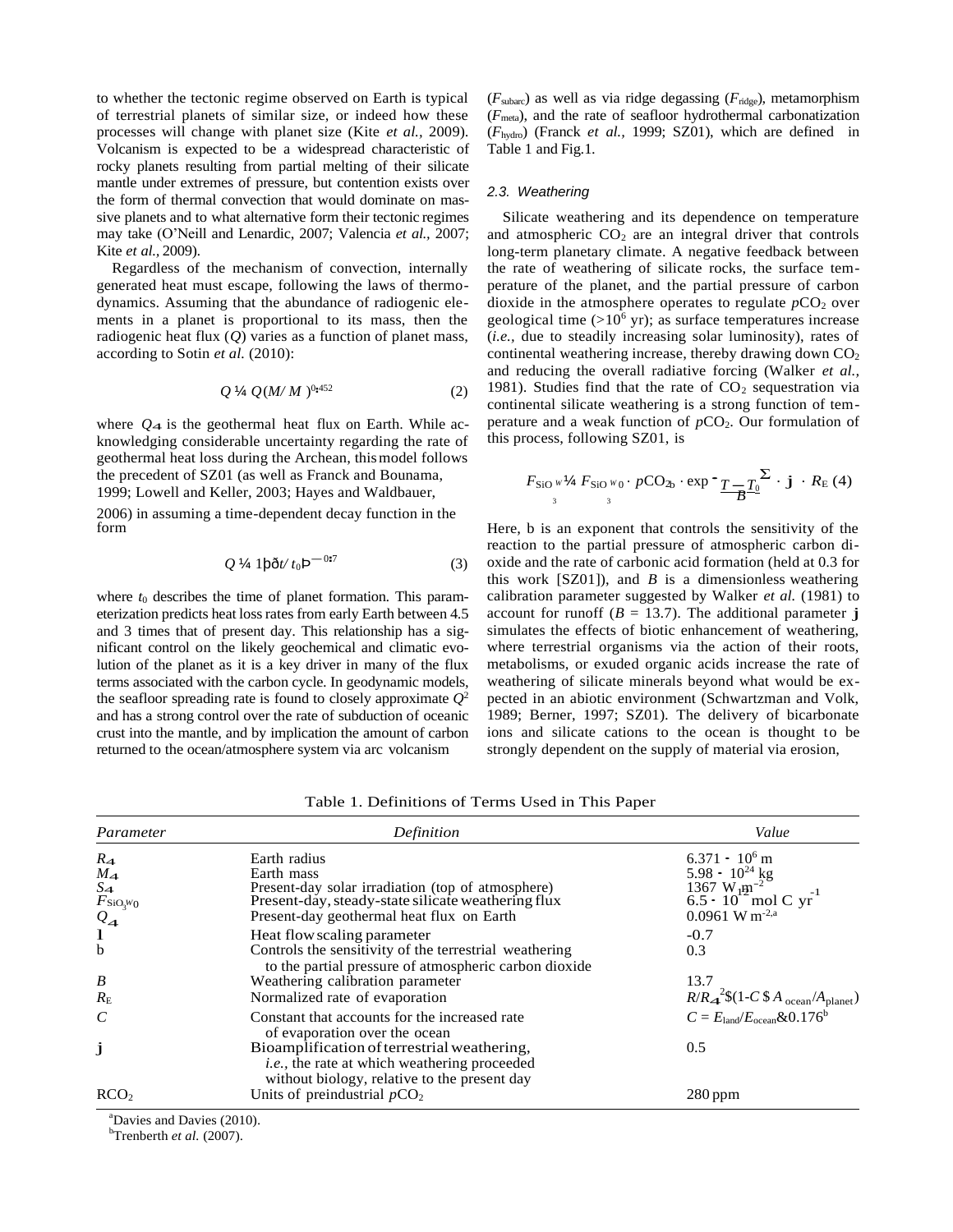and by precipitation and runoff (West *et al.,* 2005; Hartmann *et al.*, 2014). The additional scaling parameter  $R<sub>E</sub>$ in Eq. 4 represents our first-order expectation that evaporation rates will scale with the fraction of planetary surface area covered by ocean.  $R<sub>E</sub>$  captures both variable ocean/continental fractions and associated carbon partitioning between oceanic and terrestrial environments, as well as evaporation rates from those surfaces. A variable ocean/continental fraction is given in this zero-D formulation as a parameter that determines the contrast between the albedo of the ocean and the land surface, which in turn affects the energy balance at the surface. The initial carbon inventory of the ocean and continental reservoirs is then proportionally partitioned relative to the steady-state, present-day Earth case.

A comparison with the COPSE geochemical model (Bergman *et al.,* 2004) was carried out under conditions of differing biotic weathering enhancement (j), and our modeled pCO<sub>2</sub> output demonstrated good agreement with that model over the Phanerozoic (Fig. 2a). COPSE has a greater temporal resolution and includes a sulfur (S), phosphorus (P), and partial iron cycle, important for accurately representing the global oxygen cycle, which produces more-detailed, highresolution  $pCO<sub>2</sub>$  data, as output is constrained by comparison to  $d^{34}S$  and  $d^{13}C$  isotopic records. As it is clear from this comparison that the model developed here lacks the ability to resolve highly temporally variable  $CO<sub>2</sub>$  and temperatures associated with the Phanerozoic, mean values of  $CO<sub>2</sub>$  and temperature from COPSE (split at the Permo-Carboniferous) have also been included for amore appropriate comparison. Based on this comparison, we hold j at 0.5 for this model,

representing a doubling of terrestrial weathering rates by biology. Furthermore, our model output demonstrates reasonable agreement with available geochemical proxy data from the work of Feulner (2012). Figure 2b (modified from Feulner, 2012) displays  $pCO_2$  as a function of  $S/S<sub>4</sub>$  generated from default model conditions, as well as estimates of atmospheric carbon dioxide from other sources. Disparity between this work and that of Rosing *et al.* (2010) can be explained by their underestimate of surface albedo.

## 3. Results

When coupled with a stellar evolution model that predicts luminosity over time, our model allows for estimation of the duration of habitable conditions on Earth-like worlds. For example, by using the stellar evolution data from the model presented by Rushby *et al.* (2013) and setting an upper temperature limit of 343 K, the habitable period of an Earthlike world around the Sun can be quantified (Fig. 3a). For a 1 *R*4 planet at 1 AU (*e.g.,* Earth), this limit is approximately 6.23 Gyr after planet formation, or 1.69 Gyr from present day. Additionally, atmospheric  $CO<sub>2</sub>$  falls below the C3 and C4 plant compensation limit after \*5.37 and \*5.89 Gyr, respectively, which would put increasing stress on primary producers dependent on oxygenic photosynthesis for energy production (Fig. 3b). The carbonate-silicate buffer becomes ineffective at this stage, as  $CO<sub>2</sub>$  is not returned to the atmosphere/ocean system at an equivalent rate as it is being removed due to the lower geothermal heat flux, ocean-floor spreading, and tectonic outgassing rates.



FIG. 2. Ensemble of sensitivity analyses. (a) Model output under differing values of j (biotic enhancement factor, where 1 = present-day weathering rates) compared to results from COPSE model (in dark green, with time-averaged values represented in gray). (b) Modeled  $pCO<sub>2</sub>$  from this work (in bar) (dark line) as a function of time/solar constant, and comparison with empirical estimates of atmospheric carbon dioxide. Figure modified from Feulner (2012). The dashed line indicates preindustrial  $pCO<sub>2</sub>$  (0.000280 bar).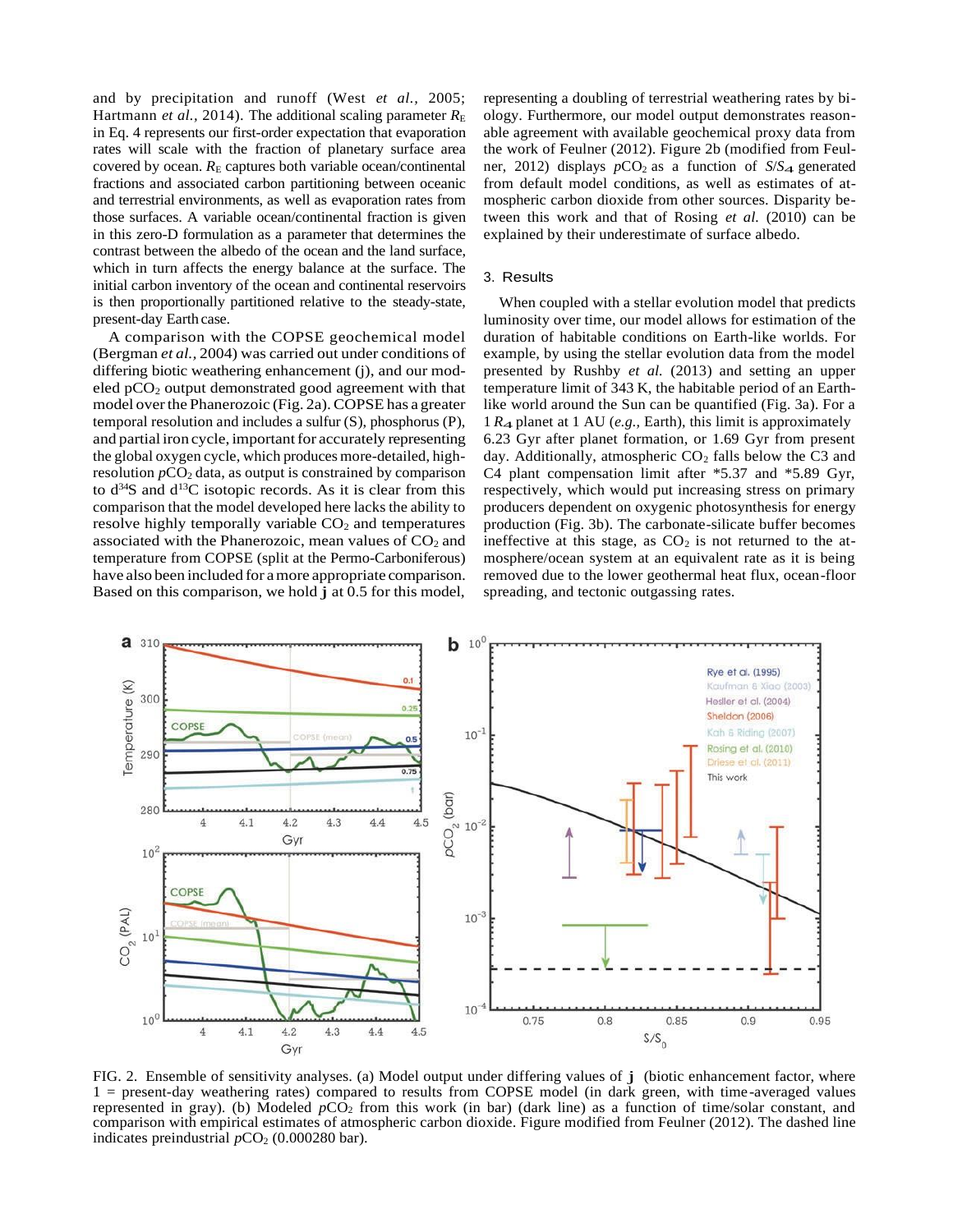

FIG. 3. (a) Average surface temperature as a function of planet size and time, at 1 AU from a brightening Sun. Also displayed are insolation limits as a function of time. (b) Atmospheric  $pCO_2$ , in preindustrial units  $(RCO_2 = 280$  ppm), as a function of planet size and time, at 1 AU from a brightening Sun. Also displayed are insolation limits as a function of time.

Notably, these ''photosystem'' compensation limits are reached some time before the model predicts temperatures to be above the habitable maximum, suggesting that considering ''habitability'' merely as a product of incident flux and surface temperature is too limited and neglects the inherent complexities of the interconnected planetary system. That considered, regardless of planet size (between 0.5 and  $*2 R_4$ ) a "runaway greenhouse" event (set at the limit when outgoing longwave radiation is greater than incoming shortwaveradiation) occurs in our model when incident flux on the planet is between  $*1.13$  and 1.15  $S<sub>4</sub>$ . We note that there is avery slight planetsize dependence on the timing of the ''moist greenhouse'' transition that occurs just prior to full runaway (beginning around  $*1.1 S<sub>4</sub>$ ). However, the radiative effect of these slight differences is negligible as  $CO<sub>2</sub>$  remains uniformly low across the range of planet sizes at this stage because the extreme enhancement in silicate weathering at very high insolation overwhelms minor differences in CO<sub>2</sub> content and outgassing rates. Larger planets are, however, warmer during the early stages of the simulation when incident flux is lowest and  $CO<sub>2</sub>$  concentration highest, but given the limitations of this model in terms of representing the likely surface and atmospheric conditions ofthe early history of a terrestrial planet(*e.g.,*thehydrogen/ helium paleoatmosphere, a ''magma ocean'' phase, or a period of heavy bombardment), thisresult islikely notfully representative of the actual conditions we may expect during this period. Our primary focus is the stage at which high stellar flux and secularly decreasing  $pCO<sub>2</sub>$  begin to dismantle the carbonate-silicate buffer, which in the Sol-Earth system is toward the end of the Sun's main sequence lifetime but several billion years before its red giant phase.

This model predicts that planets with larger radii tend to have higher average surface temperatures for a given incident flux during their habitable lifetimes (Figs. 3a and 4). For example, a  $2 R<sub>4</sub>$  planet receiving the same incident flux as the present Earth is \*5 K warmer on average than an Earth-sized world (Fig. 4). The reasons for this are manifold: higher geothermal fluxes (that also persist for longer after the planet's formation due to a more significant radiogenic inventory) leading to greater rates of outgassing of  $CO<sub>2</sub>$ , and subduction and seafloor spreading contributing to higher average  $pCO<sub>2</sub>$ values for larger planets (Figs. 3b and 5). Terrestrial weathering fluxes to the oceans are also more significant due to greater chemical weathering of continental materials, somewhat but not entirely counteracting the increased outgassing and leading to more rapid cycling of carbon through the planetary system overall.

Atmospheric  $CO<sub>2</sub>$  levels on larger planets remain higher for a given incident flux despite this enhanced terrestrial weathering. They also remain above the carbon fixation limits of photosynthesizing primary producers for proportionately longer, which would in turn allow for a biosphere based on oxygenic photosynthesizers to persist for longer than on smaller planets. As an example, this model suggests that a  $2 R<sub>4</sub>$  planet at 1 AU around the Sun would maintain  $pCO<sub>2</sub>$  levels above the C3 and C4 photosystem limits for \*5.5 and \*5.93 Gyr, respectively. This is 130 and 40 million years longer than may be expected on an Earth-sized planet at the same separation. As the ''runaway greenhouse'' limit discussed above seems to be mass-independent (over the range of planetary masses considered in this work), the primary control that planet size exerts on long-term habitability is through the recycling of carbon through the planetary system over geological time.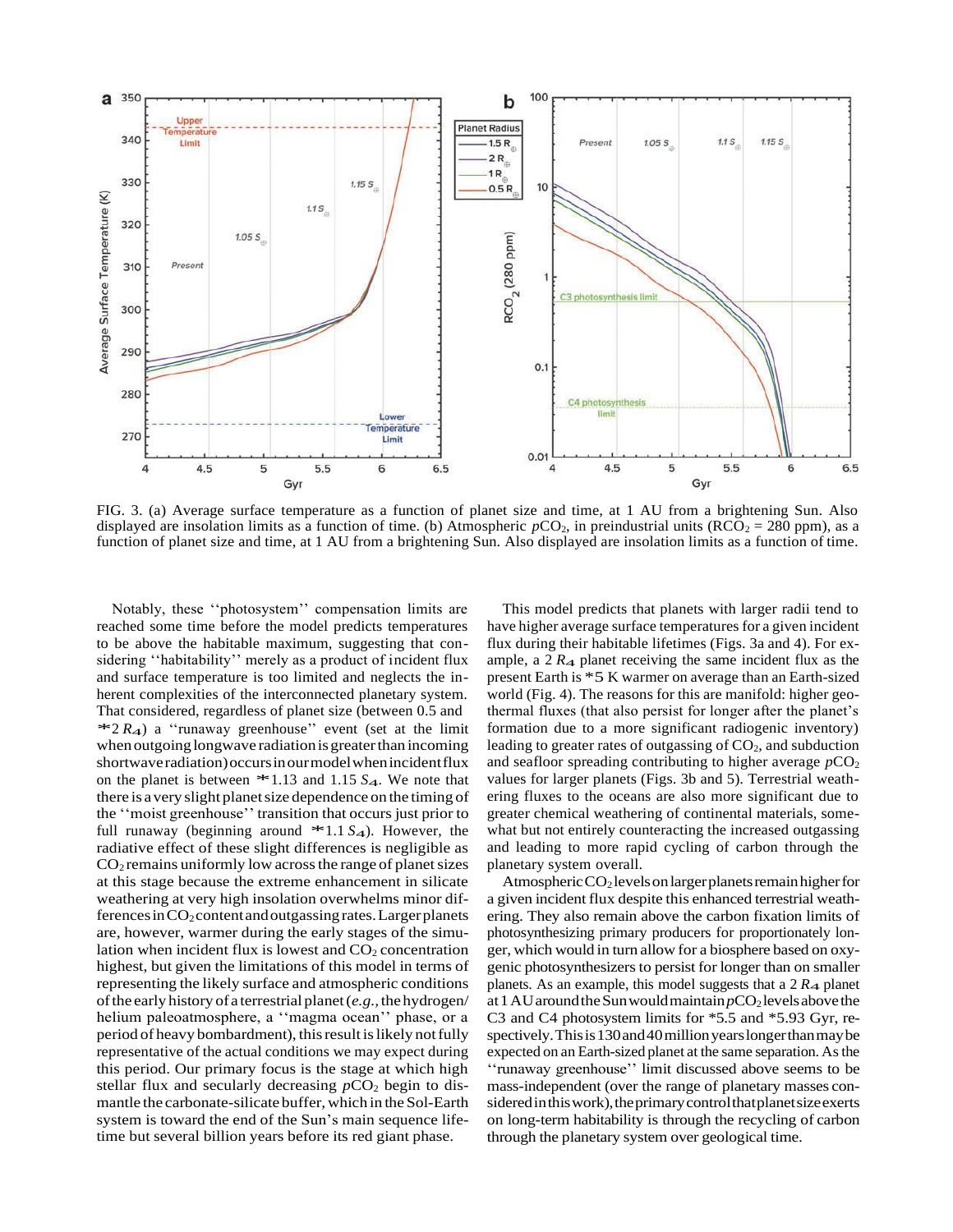

FIG. 4. Contours of average surface temperature in K as a function of planet radius (in Earth-relative units) and incident flux (relative to present-day Earth). Also displayed are current Earth (blue marker) and GJ 667Cc (red marker).

Conversely, planets smaller than  $1 R<sub>4</sub>$ , due to their smaller radiogenic inventories and associated heat flux, experience less vigorous rates of outgassing, subduction, seafloor spreading, and terrestrial weathering. A 0.5 *R*4 planet is approximately 2 K cooler than a  $1 R<sub>4</sub>$  planet at a radiative flux of 1 *S*4. At lower incident flux, this effect is especially significant: at 0.75 *S*4 (approximately equivalent to the flux incident on Earth during the early history of the Solar System), the temperature difference between a 0.5 *R*4 and  $1 R<sub>4</sub>$  planet is closer to 8 K, and nearly 20 K between  $0.5 R<sub>4</sub>$  and  $2 R<sub>4</sub>$ . To further illustrate this, if Mars was ocean-covered at Earth's current position, it would be in a Snowball state, even if the planet was allowed all biogeochemical cycling process available to Earth. This is partly due to the fact that the atmospheres of these smaller worlds are also proportionately depleted in carbon, which is removed at a greater rate (assuming burial continues up to the limit of the extinction of a C3 and C4 biosphere) due to the earlier cessation of geophysical activity that prevents the return of previously subducted carbon to the atmosphere. While not captured in this particular model, this process would be further exacerbated by the fact that atmospheres of smaller worlds are more rapidly stripped away by highenergy stellar particles. C3 plants on an Earth of half the radius, but at the same orbital separation, would become stressed by lack of atmospheric carbon \*5.1 Gyr after

planet formation. In terms of atmospheric carbon availability for photosynthesis habitability, planet size matters.

Applying this model to known exoplanets requires the assumption that these worlds will resemble Earth in many of their physical and chemical characteristics. At this stage, this assumption remains defensible, given the limited information available to astrobiologists on the interiors and atmospheres of small, potentially rocky worlds. Allowing this first-order assumption allows for re-evaluation of planetary habitability in some cases. For example, also plotted in Fig. 4 (red marker) alongside Earth is GJ 667Cc, a possibly terrestrial planet ( $R_4$  = 1.54,  $S_4$  = 0.88) discovered orbiting a nearby red dwarf star (Bonfils *et al.,* 2013). The effective temperature for this planet, assuming an albedo of 0.3, is in the range of 227–247 K, depending on uncertainties in its orbital semimajor axis and stellar parameters. Adopting the flux and size estimates given above, and assuming an Earth-like carbonate-silicate cycle, ocean/continent fraction, and CO<sup>2</sup> greenhouse, GJ 667Cc could maintain a significant, biogeochemically self-consistent  $CO<sub>2</sub>/H<sub>2</sub>O$  greenhouse (assuming the same relative initial conditions as Earth), with a predicted surface temperature buffered closer to 283 K. This value is significantly warmer than previous estimates, rendering this world potentially more ''habitable'' than previously considered, if the various ''Earth-like'' assumptions hold.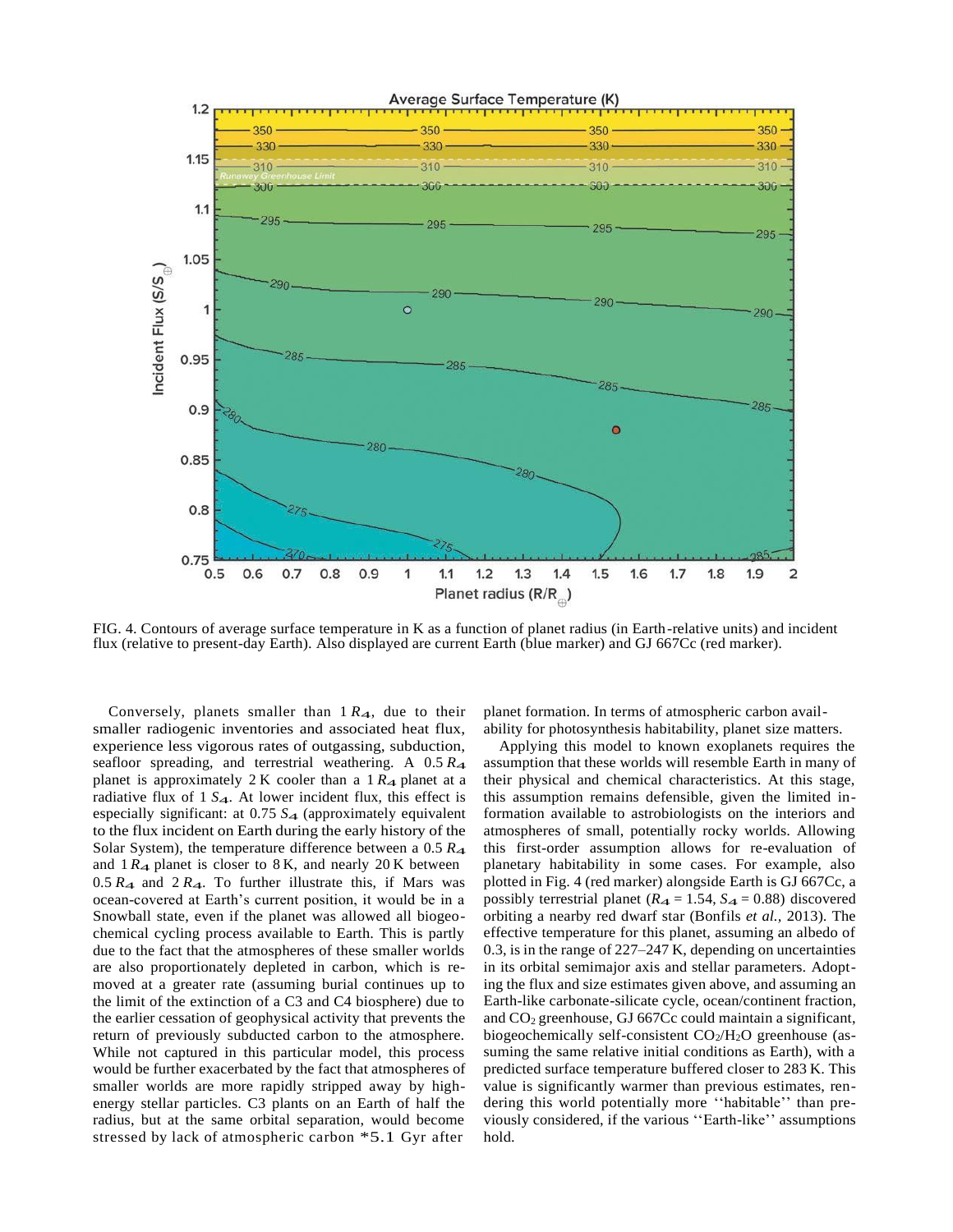

FIG. 5. Contours of atmospheric CO<sub>2</sub>, in preindustrial units (where 1 RCO<sub>2</sub> = 280 ppm), as a function of planet radius (in Earth-relative units) and incident flux (relative to present-day Earth). Also displayed are the C3 and C4 photosynthesis limits.

This case study can be taken a step further, should the relative age of a planet's star be known. GJ 667Cc orbits a small, red dwarf star  $(M_1 = 0.31)$  that has an estimated main sequence lifetime of 288 Gyr (Rushby *et al.,* 2013), well in excess of the current age of the Universe. The implications of this long main sequence evolution are the possibility that GJ 667Cc may have a habitable period on the order of 65 Gyr, excluding the potentially deleterious effects of the frequent flaring to which these small stars are prone, as well as the effects of tidal locking and tidal heating, which may be considerable and increasingly important as internal heat sources diminish over time (Shields *et al.,* 2016). However, the age of its host star is poorly constrained at >2 Gyr, and therefore any estimate of the current duration of habitable conditions on GJ 667Cc is subject to considerable uncertainty.

## 4. Discussion

This work presents a simple biogeochemical model that seeks to represent the evolution of the biosphere-planet system over geological and astronomical time, with particular focus on the carbonate-silicate cycle due to its significant effect on the surface, interior, and atmosphere of the planet. Larger planets tend, on average, to be warmer than smaller planets under a given stellar flux, with this effect especially pronounced at lower insolation when the atmospheric concentration and radiative effect of  $CO<sub>2</sub>$  are more significant. By using temperature and  $CO<sub>2</sub>$  concentrations as a first approximation of habitable conditions, it seems that the complex interplay between these components produces an uncertain conclusion: habitability is strongly variable in time and also falls along a spectrum as opposed to a clear binary distinction between ''uninhabitable'' and ''habitable.'' Conditions exist where, while average surface temperatures may fall within the traditional habitable boundaries, other factors act to reduce the overall habitability of the planet.

The upper temperature boundary considered here represents the endmember case for habitability, but before this limit is reached, the terrestrial biosphere will undergo significant and likely dramatic reorganization, in terms of spatiotemporal distribution, habitat and resource availability, and metabolic stress exacerbated by falling  $pCO<sub>2</sub>$  levels, which results in a form of ''photosystem-limited habitability" set by this  $CO<sub>2</sub>$  compensation limit. The planet enters this state toward the end of its habitable lifetime as surface temperatures increase under a brightening star, and the action of terrestrial weathering draws down  $CO<sub>2</sub>$  at a rate faster than it can be returned to the atmosphere by volcanic sources, the driver of which (geothermal heat flux) is also diminishing with time as the planet's radiogenic inventory becomes depleted. Primary producers crucial for supporting the planet's biosphere would become  $CO_2$ -stressed, and this

 $RCO<sub>2</sub>$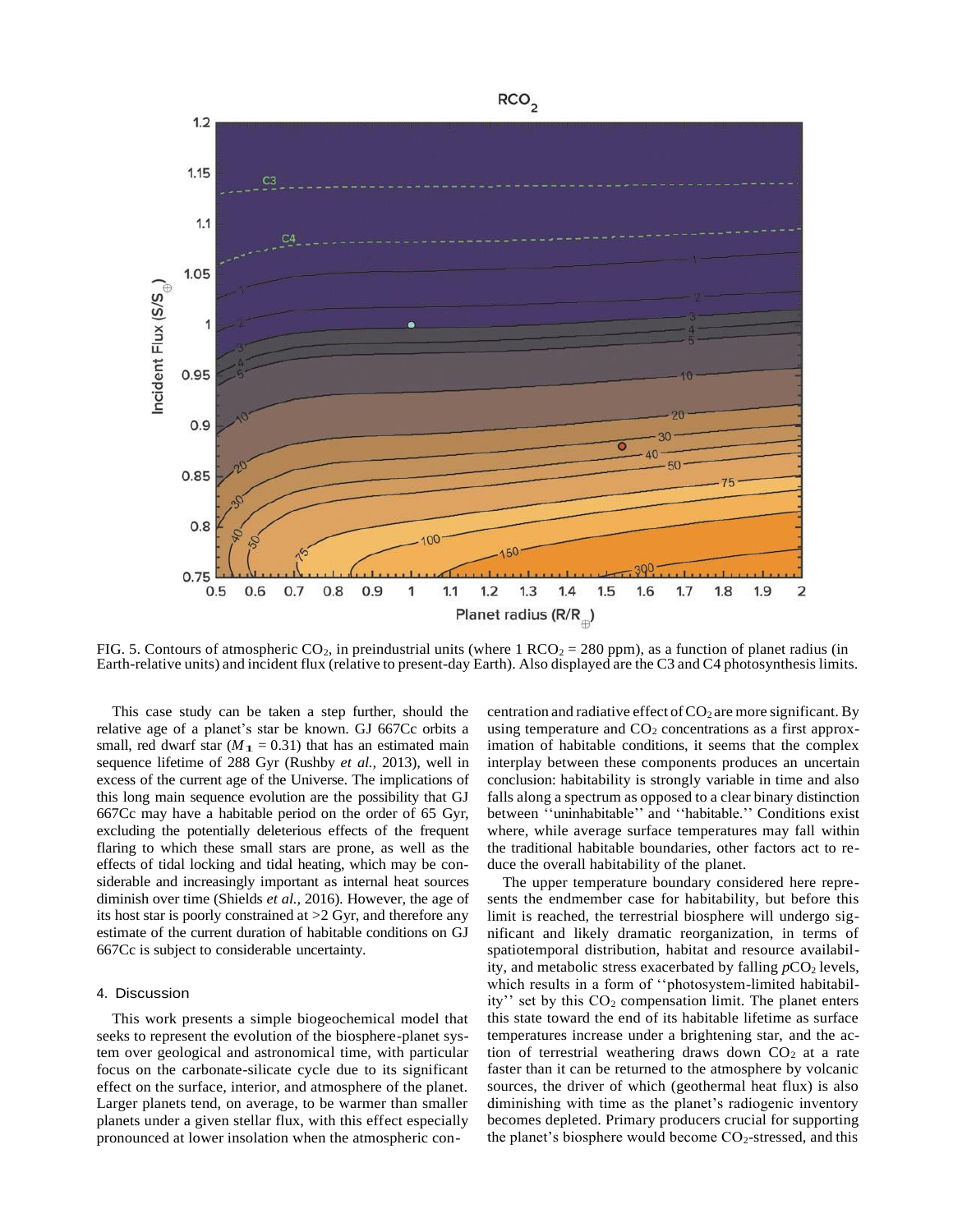would eventually result in the collapse of the (terrestrial) biosphere long before the planet becomes too warm. O'Malley-James *et al.* (2014) described the changes likely to occur in the trophic hierarchy of the terrestrial biosphere of a planet in a state of  $CO<sub>2</sub>$  stress: below 150 ppm  $CO<sub>2</sub>$ , desiccation-tolerant CAM and C4 plants would briefly dominate in isolated refugia (subterranean caves, highaltitude environments), possibly followed by a period of microbial anoxygenic photosynthesis when  $CO<sub>2</sub>$  falls below 10 ppm. Below 1 ppm  $CO<sub>2</sub>$ , the end of all photosynthetic life is expected, and this juncture would represent a terminal extinction event for the biosphere, even if surface temperatures remained within habitable limits (O'Malley-James *et al.,* 2014). It should be noted that we assume a ''business as usual'' scenario and that, given the timescales over which this  $CO<sub>2</sub>$  decline takes place, it may be feasible, but outside the scope of this paper, to suggest that evolutionary adaptations may take place to extend the life span of a terrestrial photosynthetic biosphere to a low- $CO<sub>2</sub>$  world.

Furthermore, this work has demonstrated that a planet's size affects the maximum limit of habitable conditions through geophysical and atmospheric processes, one that can be, to some degree of accuracy, derived from the mechanics of carbon cycle as we currently understand it. Larger terrestrial planets are predicted to have warmer average surface temperatures and more carbon in their atmospheres through the control that planet mass has on various elements of the carbonate-silicate cycle. Planetary mass–dependent effects include a greater and more persistent geothermal flux that drives subduction and seafloor spreading at an accelerated rate, and for longer, on more massive terrestrial planets. This results in higher average  $pCO<sub>2</sub>$  values for larger planets, which in turn generates a more effective greenhouse. However, the mass of a planet seems to have little effect on the eventual initiation of a runaway greenhouse event in this case; models of atmospheric photochemistry that take into consideration surface pressure and pressure broadening on larger worlds would likely suggest otherwise and would represent a potential future improvement to this particular model.

An implication of these results is that we are  $*70\%$  of the way through the habitable lifetime of Earth  $(4.54$  of  $6.23$ Gyr). We can begin to contrast and compare this value with that of known exoplanets, if the age of their star is known and the assumptions outlined above are adopted, to determine the comparative temporal habitability of worlds across the Galaxy. As demonstrated by the case of GJ 667Cc (a potentially rocky 1.54  $R<sub>4</sub>$  planet in the orbit of a red dwarf binary), planets in the orbit of small stars with long main sequence lifetimes may considerably eclipse Earth in this measure. Despite the fact that this concept is often overlooked in studies of planetary habitability, the duration and relative timing of habitable conditions on terrestrial planets also have pressing implications for atmospheric evolution and future studies concerned with the spectroscopic detection of biosignature gases (Caldeira and Kasting, 1992; Watson, 2008; O'Malley-James *et al.*, 2013, 2014; Rushby *et al.,* 2013).

Furthermore, the nature of main sequence stellar evolution (*i.e.,* growing in luminosity over time) also presents the possibility of a once-cold planet that formed beyond the outer edge of the habitable zone ''entering'' the habitable zone during the course of its host star's main sequence lifetime.

Rushby *et al.* (2013) suggested that this may occur for Mars in our solar system but that it is likely too small and geologically inactive for habitable conditions to arise during the late stages of the Sun's main sequence lifetime. The possibility of the reactivation of a carbonate-silicate cycle on a planet undergoing secular stellar warming has not been studied in detail, but given that active plate tectonics is required to drive the subduction and outgassing of carbon from the planet's interior, it may not be possible to invoke this as a possibility. To further obfuscate the possibility of a late-stage reactivation of planetary carbonate-silicate cycling, the importance of mantle hydration as a mechanism for facilitating and maintaining plate tectonics over geological time remains unclear (Korenaga, 2010, 2012). It is possible that a drier mantle and lower associated viscosity will make the initiation of plate tectonics easier, but maintaining a continental crust may require interaction between the hydrosphere and solid Earth over geological time (Korenaga, 2010, 2012).

Attempting to quantify the likely lifetime of the biosphere of habitable planets has been a key area of research in astrobiology, and the concept remains extremely pertinent to astrobiology and SETI campaigns. Arguably, providing an estimate for the maximum life span of a planet's biosphere goes beyond a diagnostic investigation of the operation of feedback processes on the planet. This limit provides a terminal limit for biological evolution and speciation, with some bearing on certain parameters contained within the Drake equation, such asthe fraction of life-bearing planets on which intelligent life emerges, as well as the duration of the civilizations formed by that life. Watson (2008), drawing on the earlier work of Carter (1983) and Szathmáry and Maynard-Smith (1995), developed a probabilistic model that attempts to quantify the timing and likelihood of several critical (defined broadly as only occurring once in Earth's history) steps in evolution en route to intelligent observer species. A key parameter in these calculations is the habitable period of the planet, which exhibits a strong control over the expected timing on these critical steps. Their broad conclusions are that only a planet with a long habitable period  $(>10^9$  yr) could support complex life, and intelligent life may require longer still, as these critical steps are incredibly unlikely on the order of  $10^{-9}$  yr<sup>-1</sup> (Watson, 2008). Therefore, both future SETI studies as well as those searching for ''nonintelligent'' life should prioritize exoplanets that satisfy both criteria of spatial and temporal habitability.

The idealized planetary system depicted here represents a first approximation of the geochemical cycling of carbon on a terrestrial world with a differentiated oceanic and continental crust. Assumptions implicit in the operation of the carbonatesilicate cycle are, however, a limitation to this work; it is not known at this stage whether analogous processes will operate on terrestrial exoplanets, even those with oceans and active tectonics, nor how planetary composition and density will scale with size and what effect the formation history of the system will have on the eventual composition of the planetary body. Furthermore, our understanding of the operation of this cycle on Earth reveals potential biological amplification and mediation at several junctures, including the fixation and burial of inorganic carbon in the ocean and the acceleration of mechanical erosion on the surface by the action of roots and exuded organic acids (Lenton and Watson, 2004; Mills *et al.,* 2014). Additionally, plants return a large proportion of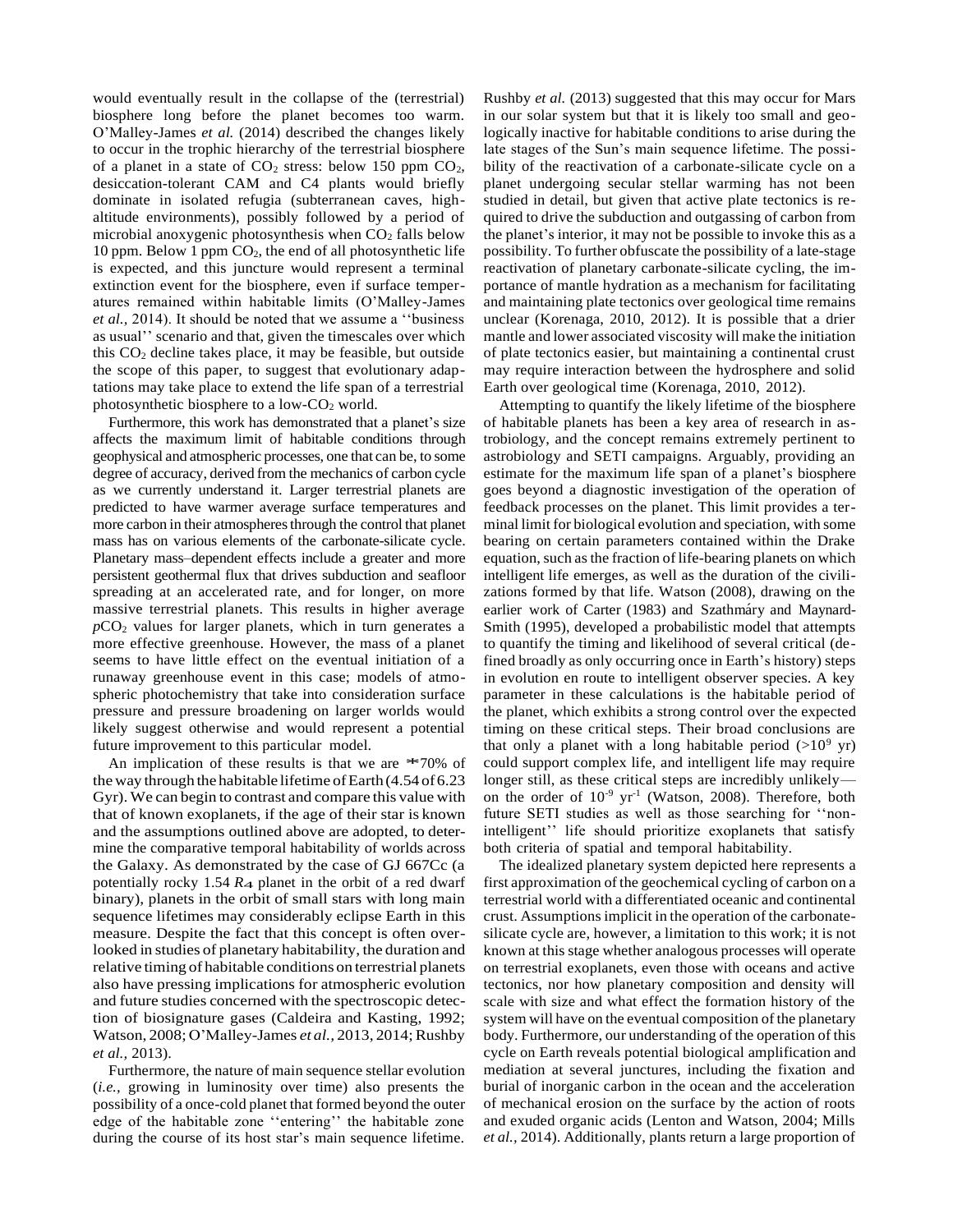carbon-rich organic matter for burial upon their deaths, and throughout their life cycle represent a significant interface between the geosphere and biosphere. Furthermore, the marine ecosystem supported by cyanobacterial photoautotrophs will likely persist for some time following the extinction of the terrestrial biosphere. The carbon capture and concentration mechanisms of these organisms, as well as the behavior of  $CO<sub>2(aq)</sub>$ , ensure that the oceanic carbon cycle will continue to operate, albeit under conditions of increasing stress and ecosystem reorganization. This is an area of study into which future iterations of this model will attempt to make ground. Separating biotic and abiotic processesimplicit in the carbonate-silicate cycle and understanding theirrelative influence of the evolution of atmospheric  $CO<sub>2</sub>$  therefore remain research priorities in Earth system and exoplanetary system science alike.

#### 5. Conclusion

This study is arguably one of the first to attempt to incorporate a self-consistent carbon cycle and radiative-convective climate model to determine how planet size affects the longterm cycling of carbon, as well as how these differences may alter the surface temperature of potentially habitable terrestrial planets. Here, we demonstrate that both average planetary surface temperature and atmospheric carbon dioxide increase with increasing radius, and that we might expect a larger planet to be proportionately warmer and  $CO_2$ -rich for a given incident flux. This model can also be used, in conjunction with stellar evolution data, to refine estimates of the duration of habitable conditions on a planet with similar carbonate-silicate cycling and compositional and geophysical characteristics to Earth, which is predicted to remain within habitable temperature bounds for approximately a further 1.7 Gyr. However, the abundance of  $pCO<sub>2</sub>$  will decline secularly toward this limit, potentially starving terrestrial photosynthesizers of a suitable source of energy and limiting planetary habitability through their inability to support a complex eukaryote biosphere as primary producers.

## Acknowledgments

A.J.R. would like to recognize the support of a Dean's Fellowship at the University of East Anglia, under which most of this work was produced, as well as an appointment to the NASA Postdoctoral Program at NASA Ames Research Center, administered by Universities Space Research Association under contract with NASA, where the model was updated and paper compiled. B.J.W.M. acknowledges a University of Leeds Academic Fellowship. A.J.R. would like to thank Christian Clanton and Jessica Lewis for their useful notes on the early manuscript, as well as the invaluable feedback from two anonymous reviewers that strengthened the final version.

## Conflict of Interest

The authors report no conflicts of interest.

#### References

Airapetian, V.S., Glocer, A., Gronoff, G., Hébrard, E., and Danchi, W. (2016) Prebiotic chemistry and atmospheric warming of early Earth by an active young Sun. *Nat Geosci* 9, doi:10.1038/ngeo2719.

- Barnes, R., Meadows, V., and Evans, N. (2015) Comparative habitability of transiting exoplanets. *Astrophys J* 814:91–102.
- Bear, R., Rintoul, D., Synder, B., Smith-Caldas, M., Herren, C., and Horne, E. (2016) *Principles ofBiology,* Open Access Textbooks, New Prairie Press, Kansas State University, Manhattan, KS.
- Bergman, N.M., Lenton, T.M., and Watson, A.J. (2004) COPSE: a new model of biogeochemical cycling over Phanerozoic time. *Am J Sci* 304:397–437.
- Berner, R.A. (1991) A model for atmospheric CO<sub>2</sub> over Phanerozoic time. *Am J Sci* 291:339–376.
- Berner, R.A. (1997) The rise of plants and their effect on weathering atmospheric CO2. *Science* 276:544–546.
- Berner, R.A. (2006) GEOCARBSULF: a combined model for Phanerozoic atmospheric O<sub>2</sub> and CO<sub>2</sub>. *Geochim Cosmochim Acta* 70:5653–5664.
- Bonfils, X., Delfosse, X., Udry, S., Forveille, T., Mayor, M., Perrier, C., Bouchy, F., Gillon, M., Lovis, C., Pepe, F., Queloz, D., Santos, N.C., Segransan, D., and Bertaux, J.-L. (2013) The HARPS search for southern extra-solar planets. XXXI. The M-dwarf sample. *Astron Astrophys* 549, doi:10.1051/ 0004-6361/201014704.
- Caldeira, K. and Kasting, J.F. (1992) The life span of the biosphere revisited. *Nature* 360:721–723.
- Carter, B. (1983) The anthropic principal and its implications for biological evolution. *Philos Trans A Math Phys Eng Sci*  310:347–363.
- Cockell, C.S., Bush, T., Bryce, C., Direito, S., Fox-Powell, M., Harrison,J.P.,Lammer,H.,Landenmark,H.,Martin-Torres,J., Nicholson, N., Noack, L., O'Malley-James, J., Payler, S., Rushby,A.J., Samuels,T.,Schwendner, P.,Wadsworth,J., and Zorzano, M.P. (2016) Habitability: a review. *Astrobiology* 16: 89–117.
- Davies, J.H. and Davies, D.R. (2010) Earth's surface heat flux. *Solid Earth* 1:5–24.
- de Wit, J., Wakeford, H.R., Gillon, M., Lewis, N.K.,Valenti, J.A., Demory, B.-O., Burgasser, A.J., Burdanov, A., Deirez, L., Jehin,
- E., Lederer, S.M., Queloz, D., Triaud, A.H.K.J., and Van Grootel, V. (2016) A combined transmission spectrum of the Earth-sized exoplanets TRAPPIST-1 b and c. *Nature* 537:69–72. Driese,
- S.G., Jirsa, M.A., Ren, M., Brantley, S.L., Sheldon, N.D., Parker, D., and Schmitz, M. (2011) Neoarchean paleoweathering of tonalite and metabasalt: implications for reconstructions of 2.69 Ga early terrestrial ecosystems and paleoatmospheric chemistry. *Precambrian Research* 189:1–17, doi:10.1016/j.precamres.2011.04.003.
- Feulner, G. (2012) The Faint Young Sun problem. *Rev Geophys* 50, doi:10.1029/2011RG000375.
- Franck, S. and Bounama, C. (1999) Continental growth and volatile exchange during Earth's evolution. *Physics of the Earth and Planetary Interiors* 100:189–196.
- Franck, S., Kossacki, K., and Bounama, C. (1999) Modelling the global carbon cycle for the past and future evolution of the Earth system. *Chem Geol* 159:305–317.
- Halevy, I., Pierrehumbert, R.T., and Schrag, D.P. (2009) Radiative transfer in CO2-rich paleoatmospheres. *J Geophys Res*  114, doi:10.1029/2009JD011915.
- Haqq-Misra, J.D., Domagal-Goldman, S.D., Kasting, P.J., and Kasting, J.F. (2008) A revised, hazy methane greenhouse for the Archean Earth. *Astrobiology* 8:1127–1137.
- Hartmann, A., Gleeson, T., Rosolem, R., Pianosi, F., and Wagener, T. (2014) Understanding recharge elasticity through large-scale simulations of Europe's karst regions under varying climatic boundary conditions. *EGU General Assembly* 16:EGU2014-7976.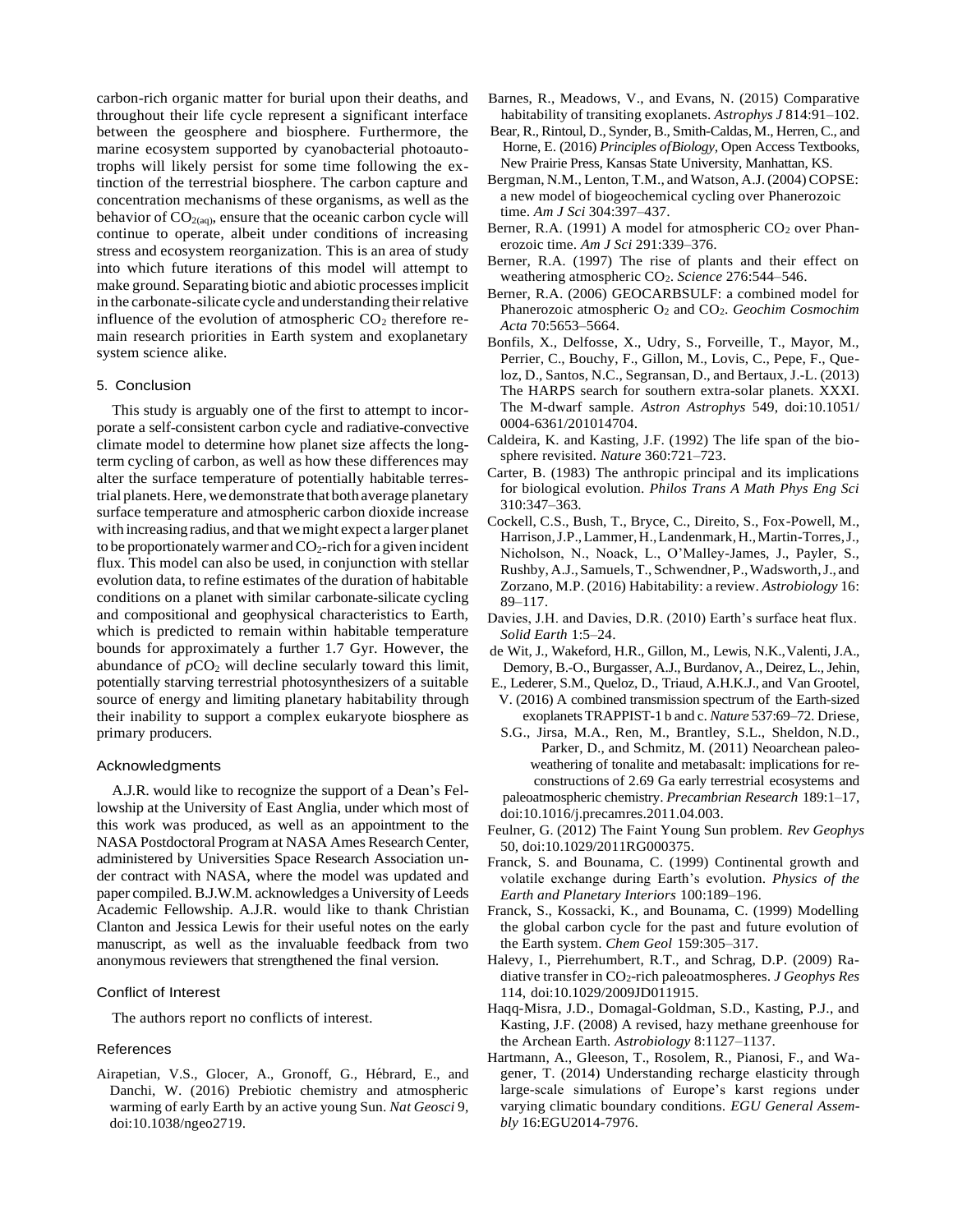Hayes, J.M. and Waldbauer, J.R. (2006) The carbon cycle and associated redox processes through time. *Philos Trans R Soc Lond B Biol Sci* 361:931–950.

Hessler, A.M., Lowe, D.R., Jones, R.L., and Bird, D.K. (2004) A lower limit for atmospheric carbon dioxide levels 3.2 billion years ago. *Nature* 428:736–738, doi:10.1038/nature02471.

Hoffman, P.F., Kaufman, A.J., Halverson, G.P., and Schrag, D.P. (1998) A Neoproterozoic Snowball Earth. *Science* 281: 1342–1346.

Jenkins, J.M., Caldwell, D.A., and Borucki, W.J. (2002) Some tests to establish confidence in planets discovered by transit photometry. *Astrophys J* 564:495–507.

Junge, K., Eicken, H., and Deming, J.W. (2004) Bacterial activity at -2 to -20°C in Arctic wintertime sea ice. *Appl Environ Microbiol* 70:550–557.

Kah, L.C. and Riding, R. (2007) Mesoproterozoic carbon dioxide levels inferred from calcified cyanobacteria. *Geology* 3: 799–802, doi:10.1130/2FG23680A.1.

Kasting, J.F. and Catling, D. (2003) Evolution of a habitable planet. *Annu Rev Astron Astrophys* 41:429–463.

Kaufman, A.J. and Xiao, S.  $(2003)$  High  $CO<sub>2</sub>$  levels in the Proterozoic atmosphere estimated from analyses of individual microfossils. *Nature* 425:279–282, doi:10.1038/nature01902.

Kirschvink, J.L., Gaidos, E.J., Bertani, E.L., Beukes, N.J., Gutzmer, J., Maepa, L.N., and Steinberger, R.E. (2000) Paleoproterozoic snowball Earth: extreme climatic and geochemical global change and its biological consequences. *Proc Natl Acad Sci USA* 97:1400–1405.

Kite, E.S., Manga, M., and Gaidos, E. (2009) Geodynamics and rate of volcanism on massive Earth-like planets. *Astrophys J*  700:1732–1749.

Kopparapu, R.K., Ramirez, R., Kasting, J.F., Eymet, V., Robinson, T.D., Mahadevan, S., Terrien, R.C., Domagal-Goldman, S., Meadows, V., and Deshpande, R. (2013) Habitable zones around main-sequence stars: new estimates. *Astrophys J* 765, doi:10.1088/0004-637X/765/2/131.

Kopparapu, R.K., Wolf, E.T., Haqq-Misra, J., Yang, J., Kasting, J.F., Meadows, V., Terrien, R., and Mahadevan, S. (2016) The inner edge of the habitable zone for synchronously rotating planets around low-mass stars using general circulation models. *Astrophys J* 819, doi:10.3847/0004-637X/819/1/84.

Korenaga, J. (2010) On the likelihood of plate tectonics on super-Earths: does size matter? *Astrophys J* 725, doi:10.1088/ 2041-8205/725/1/L43.

Korenaga, J. (2012) Plate tectonics and planetary habitability: current status and future challenges. *Ann NY Acad Sci* 1260: 87–94.

Lenton, T.M. and Watson, A.J. (2004) Biotic enhancement of weathering, atmospheric oxygen and carbon dioxide in the Neoproterozoic. *Geophys Res Lett* 31:L05202.

Lovelock, J.E. and Whitfield, M. (1982) Life span of the biosphere. *Nature* 296:561–563.

Lowell, R.P. and Keller, S.M. (2003) High-temperature seafloor hydrothermal circulation over geologic time and Archean banded iron formations. *Geophys Res Lett* 30, doi:10.1029/ 2002GL016536.

Mills, B., Lenton, T.M., and Watson, A.J. (2014) Proterozoic oxygen rise linked to shifting balance between seafloor and terrestrial weathering. *Proc Natl Acad Sci USA* 111:9073– 9078.

O'Malley-James, J.T., Cockell, C.S., Greaves, J.S., and Raven, J.A., (2013) Swansong biospheres: refuges for life and novel microbial biospheres on terrestrial planets near the end of

their habitable lifetimes. *International Journal of Astrobiology* 12:99–112.

O'Malley-James, J.T., Cockell, C.S., Greaves, J.S., and Raven, J.A. (2014) Swansong biospheres II: the final signs of life on terrestrial planets near the end of their habitable lifetimes. *International Journal of Astrobiology* 13:229–243.

Omta, A.W., Dutkiewicz, S., and Follows, M.J. (2011) Dependence of the ocean atmosphere partitioning of carbon on temperature and alkalinity. *Global Biogeochem Cycles* 25, doi:10.1029/2010GB003839.

O'Neill, C.O. and Lenardic, A. (2007) Geological consequences of supersized Earths. *Geophys Res Lett* 34:L19204.

Pierrehumbert, R. (2010) *Principles of Planetary Climate,* 1 st ed., Cambridge University Press, Cambridge, UK.

Rogers, L. (2015) Most 1.6 Earth-radius planets are not rocky. *Astrophys J* 801, doi:10.1088/0004-637X/801/1/41.

Rosing,M.T.,Bird,D.K., Sleep, N.H., and Bjerrum,C.J.(2010) No climate paradox under the faint early Sun.*Nature* 464:744–747.

Rothschild, L.J.(2007) Extremophiles: defining the envelope for the search for life in the Universe. In *Planetary Systems and the Origins of Life,* edited by R. Pudritz, P. Higgs, and J. Stone, Cambridge University Press, Cambridge, UK, pp 113–134.

Royer, D.L, Berner, R.A., Montañez, I.P, Tabor, N.J., and Beerling, D.J. (2004)  $CO<sub>2</sub>$  as a primary driver of Phanerozoic climate. *GSA Today* 14, doi:10.1130/1052-5173(2004)014.

Rushby, A.J., Claire, M.W., Osborn, H., and Watson, A.J. (2013) Habitable zone lifetimes of exoplanets around main sequence stars. *Astrobiology* 13:833–849.

Rye, R., Kuo, P.H., and Holland, H.D. (1995) Atmospheric carbon dioxide concentrations before 2.2 billion years ago. *Nature* 378:603–605, doi:10.1038/378603a0.

Sackmann, I.J., Boothroyd, A.I., and Kraemer, K.E. (1993) Our sun. III. Present and future. *Astrophys J* 418, doi:10.1086/173407.

Schwartzman, D.W. and Volk, T. (1989) Biotic enhancement of weathering and the habitability of Earth. *Nature* 340:457–460.

Seager, S., Kuchner, M., Hier-Majumder, C.A., and Militzer, B. (2007) Mass-radius relationships for solid exoplanets. *Astrophys J* 669:1279–1297.

Sheldon, N.D. (2006) Precambrian paleosols and atmospheric CO<sup>2</sup> levels.*PrecambrianResearch*147:148–155,doi:10.1016/ j.precamres.2006.02.004.

Shields, A.L., Ballard, S., and Asher Johnson, J. (2016) The habitability of planets oribiting M-dwarf stars. *Phys Rep* 663:1–38.

Sleep, N.H. and Zahnle, K. (2001) Carbon dioxide cycling and implications for climate on ancient Earth. *J Geophys Res* 106: 1373–1399.

Sotin, C., Jackson, J.M., and Seager, S. (2010) Terrestrial planet interiors. In: *Exoplanets* [1st Ed.], edited by S. Seager, Tucson: Arizona University Press.

Swain, M.R., Vasisht, G., and Tinetti, G. (2008) The presence of methane in the atmosphere of an extrasolar planet. *Nature*  452:329–331.

Szathmáry, E. and Maynard-Smith, J. (1995) The major evolutionary transitions. *Nature* 374:227–232.

Takai, K., Nakamura, K., Toki, T., Tsunogai, U., Miyazaki, M., Miyazaki, J.-I., Hirayama, H., Makagawa, S., Nunoura, T., and Horikoshi, K. (2008) Cell proliferation at 122 degrees C and isotopically heavy CH<sup>4</sup> production by a hyperthermophilic methanogen under high-pressure cultivation. *Proc Natl Acad Sci USA* 105:10949–10954.

Trenberth, K.E., Smith, L., Qian, T., Dai, A., and Fasullo,J. (2007) Estimates of the global water budget and its annual cycle using observational and model data. *J Hydrometeorol* 8:758–769.